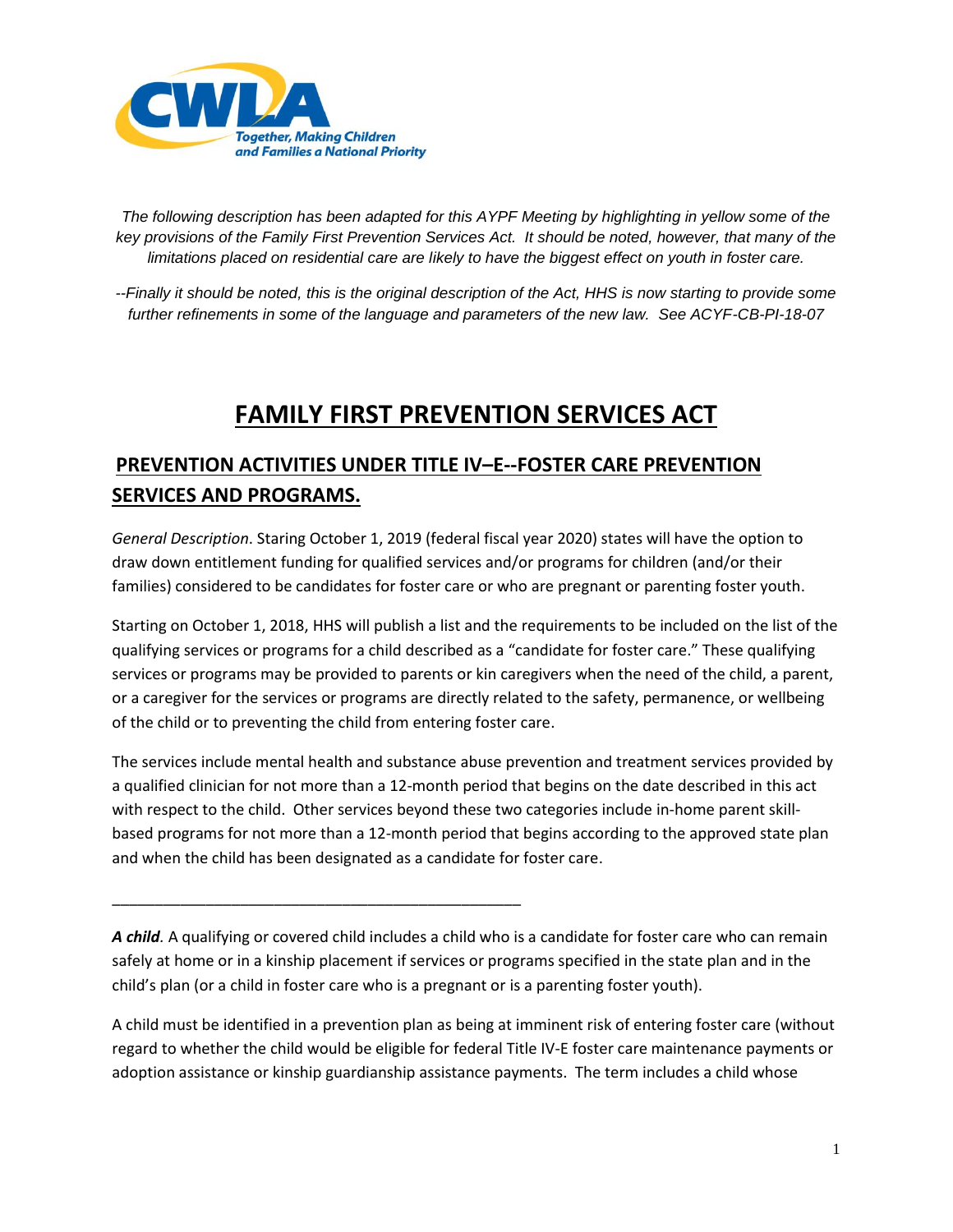adoption or guardianship arrangement is at risk of a disruption or dissolution that would result in a foster care placement.

As a condition of services, the state must have a written prevention plan for the child that identifies the foster care prevention strategy for the child to remain at home or live temporarily with a kin caregiver until reunification can be safely achieved or live permanently with a kin caregiver. In addition, the child's plan must list the services or programs provided to or on behalf of the child and must comply with requirements HHS has established.

In the case of a pregnant/parenting foster youth described, the plan must be included in the child's case plan, list the services/programs provided to the youth to ensure that the youth is prepared (in the case of a pregnant foster youth) or able (in the case of a parenting foster youth) to be a parent. It must also include the foster care prevention strategy for any child born to the youth.

*Services.* Any services or programs covered by the prevention plan only if included in advance in the child's prevention plan. Services or programs qualify for coverage if provided under an organizational structure and treatment framework that involves understanding, recognizing, and responding to the effects of all types of trauma in accordance with recognized principles of a trauma-informed approach and trauma-specific interventions to address trauma's consequences and facilitate healing.

In addition, all covered programs/services must meet a standard of being a promising, supported or well-supported. As part of this all programs must meet the following requirements:

- The practice has a book, manual, or other available writings that specify the components of the practice protocol and describe how to administer the practice.
- There is no empirical basis suggesting that, compared to its likely benefits, the practice constitutes a risk of harm to those receiving it.
- If multiple outcome studies have been conducted, the overall weight of evidence supports the benefits of the practice.
- Outcome measures are reliable and valid and are administrated consistently and accurately across all those receiving the practice.
- There is no case data suggesting a risk of harm that was probably caused by the treatment and that was severe or frequent.

More specifically a 'promising practice' is superior to an appropriate comparison practice using conventional standards of statistical significance (in terms of demonstrated meaningful improvements in validated measures of important child and parent outcomes, such as mental health, substance abuse, and child safety and well-being), as established by the results or outcomes of at least one study that was rated by an independent systematic review for the quality of the study design and execution and determined to be well-designed and well-executed; and utilized some form of control (such as an untreated group, a placebo group, or a wait list study).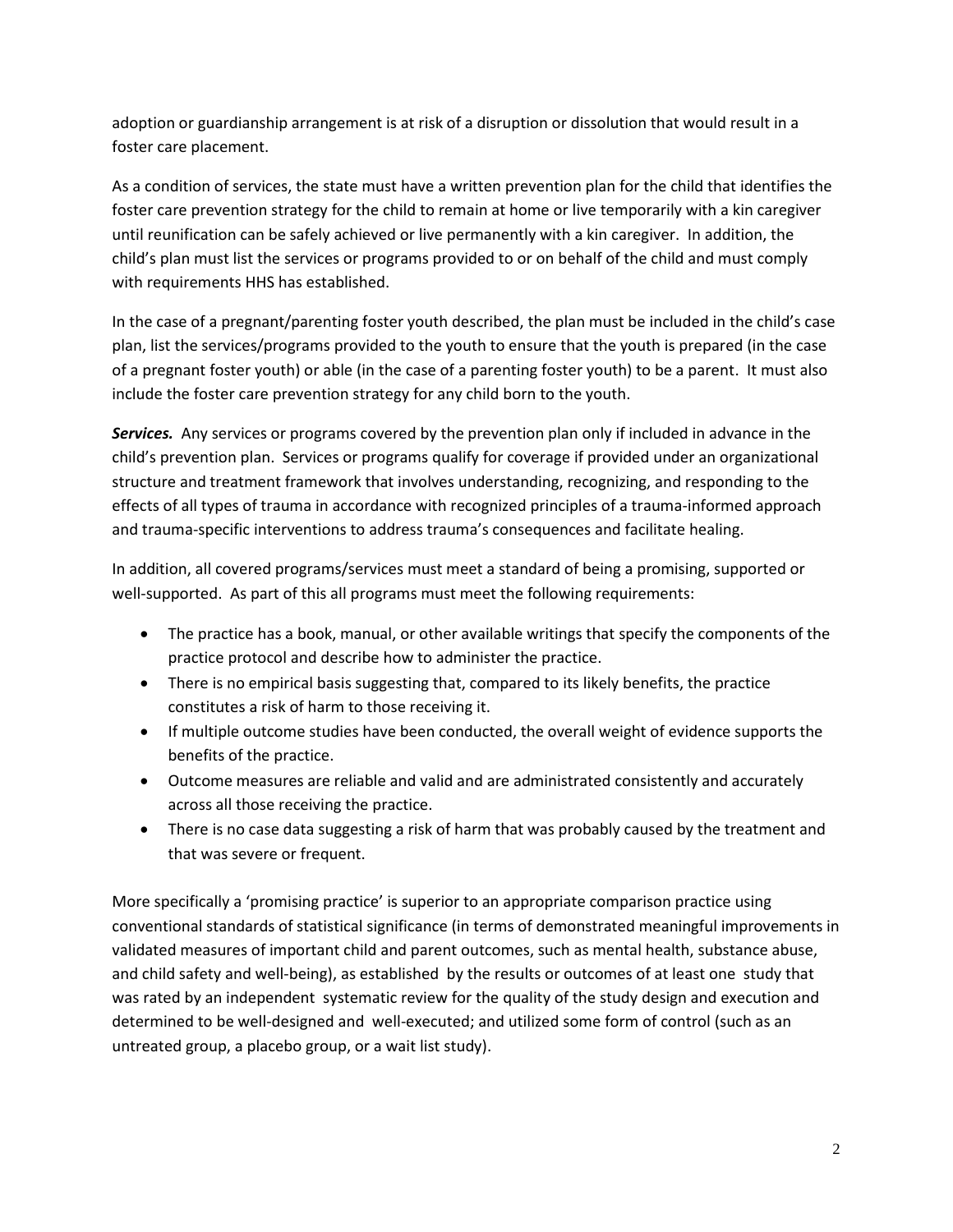A supported practice is a supported practice if it is superior to an appropriate comparison practice using conventional standards of statistical significance (in terms of demonstrated meaningful improvements in validated measures of important child and parent outcomes, such as mental health, substance abuse, and child safety and well-being), as established by the results or outcomes of at least one study. The study must be rated by an independent systematic review for the quality of the study design and execution and determined to be well-designed and well-executed; was a rigorous random controlled trial (or, if not available, a study using a rigorous quasi-experimental research design); and was carried out in a usual care or practice setting; and the study has shown a sustained effect for at least 6 months beyond the end of the treatment.

A program is considered a 'well- supported practice' if the practice is superior to an appropriate comparison practice using conventional standards of statistical significance (in terms of demonstrated meaningful improvements in validated measures of important child and parent outcomes, such as mental health, substance abuse, and child safety and well-being), as established by the results of at least 2 studies. The studies must be rated by an independent systematic review for the quality of the study design and execution and determined to be well-designed and well-executed. Were rigorous randomcontrolled trials (or, if not available, studies using a rigorous quasi-experimental research design); were carried out in a usual care or practice setting; and at least one of the studies established that the practice has a sustained effect for at least 1 year beyond the end of treatment.

Beginning on *October 1, 2018*, HHS must issue guidance to states regarding the practices criteria required for services or programs to satisfy the requirements. The guidance must include a preapproved list of services and programs that satisfy the requirements. HHS shall issue updates to the guidance required as often as HHS determines necessary.

Measuring the results will be based on the state collecting and reporting to HHS information for each child covered: the specific services or programs provided and the total expenditures for each of the services or programs; the duration of the services or programs provided; the child's placement status at the beginning, and at the end, of the 1-year period, respectively, and whether the child entered foster care within 2 years after being determined a candidate for foster care. That is if a child left services after 12 months, whether s/he entered foster care with the next 12 months.

*A state plan* will be required for the state to draw-down federal funding. The state must, as part of the state plan, meet these requirements:

How providing services and programs specified is expected to improve specific outcomes for children and families; how the state will monitor and oversee the safety of children who receive services/programs including through periodic risk assessments while services and programs are provided; and for the provision of the services or programs if the state determines the risk of the child entering foster care remains high despite the services or programs provided.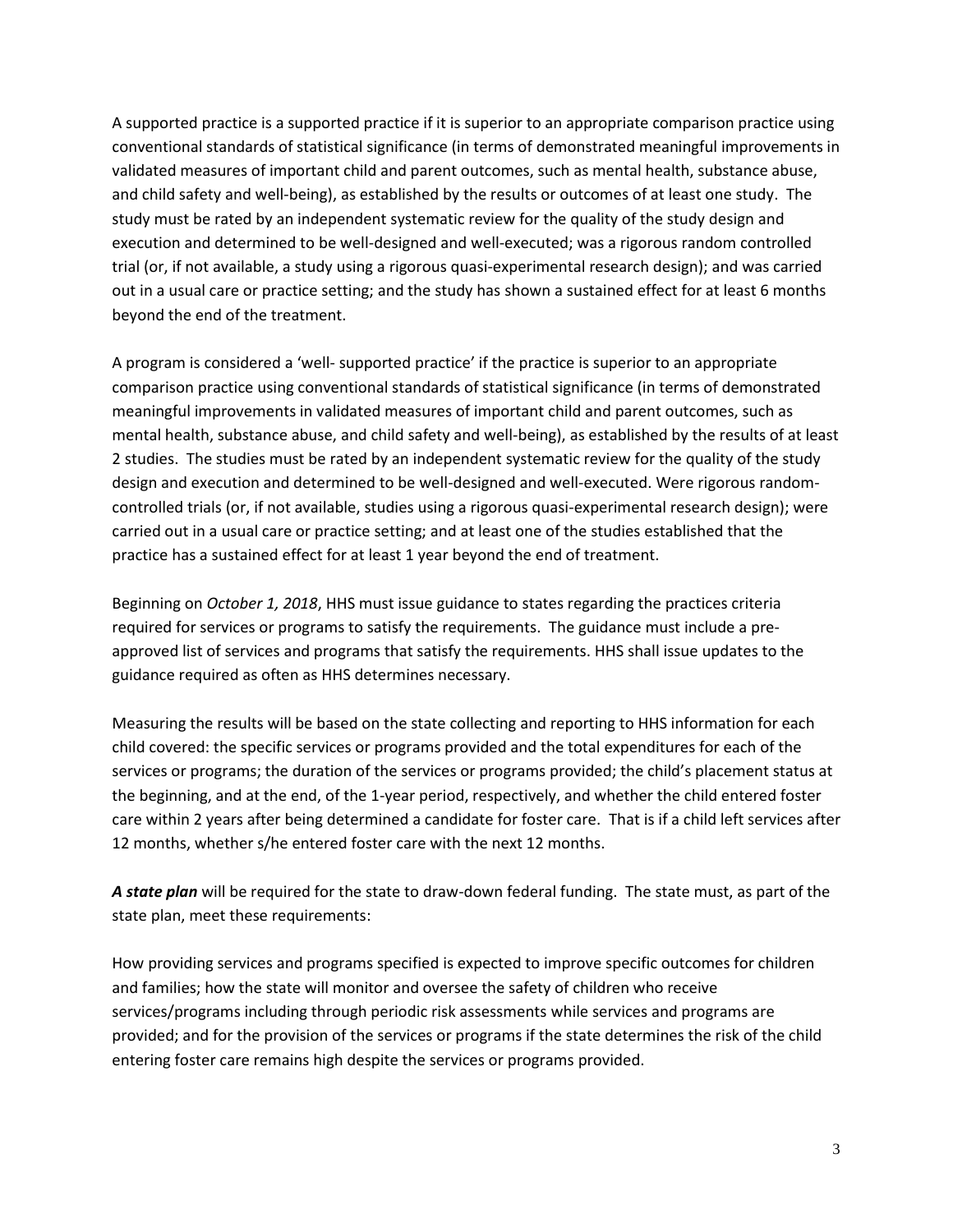With respect to the services/programs covered information on the specific promising, supported, or well- supported practices the state plans to use including a description of:

The services or programs and whether the practices used are promising, supported, or well-supported; how the state plans to implement the services/programs, including how implementation will be continuously monitored to ensure fidelity to the practice model and to determine outcomes achieved and how information learned from the monitoring will be used to refine and improve practices; how the state selected the services/programs; the target population; and how each service/program will be evaluated through a well-designed and rigorous process, which may consist of an ongoing, cross-site evaluation approved by HHS.

The plan must also include a description of the consultation that the state child welfare agency engaged in with other state agencies responsible for health programs, including mental health and substance abuse prevention and treatment services, and with other public and private agencies with experience in administering child and family services, including community-based organizations, in order to foster a continuum of care for children described and their parents or kin caregivers.

The state plan must include a description of how the state will assess children and their parents or kin caregivers to determine eligibility for services or programs specified; a description of how the services or programs are provided for and will be coordinated with other child and family services provided to the child and the parents or kin caregivers of the child under the state plans in effect under Child Welfare Services (Title IV-B, part 1) and Promoting Safe and Stable Families programs (Title IV-B, part2).

The plan must include descriptions of steps the state is taking to support and enhance a competent, skilled, and professional child welfare workforce to deliver trauma-informed and evidence-based services. This part of the plan must ensure that staff is qualified to provide services/programs consistent with the promising, supported, or well-supported practice requirements. And that the workforce has skills in developing appropriate prevention plans and conducting the risk assessments.

The state must outline how it will provide training and support for caseworkers in assessing what children and their families need, connecting to the families served, knowing how to access and deliver the needed trauma-informed and evidence-based services, and overseeing and evaluating the continuing appropriateness of the services. The state must also provide a description of how caseload size and type for prevention caseworkers will be determined, managed, and overseen and must give an assurance that the state will report to HHS information and data as may be required.

The plan must include a well-designed and rigorous evaluation strategy for that practice, but HHS may waive the requirement for a well-designed and rigorous evaluation of any well-supported practice if HHS deems the evidence of the effectiveness of the practice to be compelling and the state meets the continuous quality improvement requirements.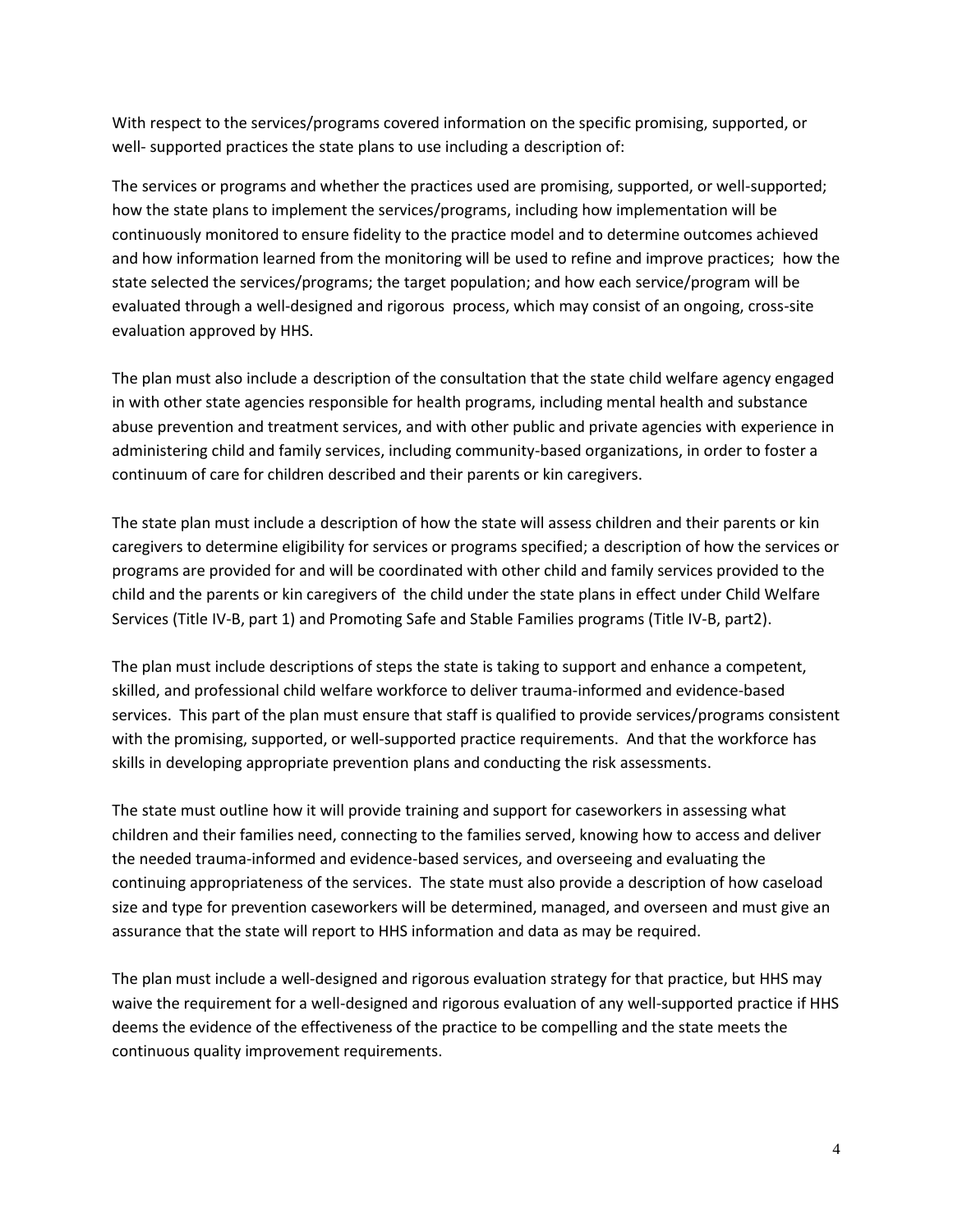*To measure the results* of the prevention services, beginning with fiscal year 2021 (October 1, 2020), and annually thereafter, HHS will establish the following measures based on information and data reported by states that elect to provide services and programs:

The percentage of candidates for foster care who do not enter foster care, including those placed with a kin caregiver outside of foster care, during the 12-month period in which the services/programs are provided and through the end of the succeeding 12-month period; The total amount of expenditures made for mental health and substance abuse prevention and treatment services or in-home parent skillbased programs foreach child covered; HHS will establish and annually update the prevention services measures based on the median state values of the information reported and consider state differences in the price levels using the most recent regional price parities based on the Bureau of Economic Analysis of the Department of Commerce or such other data that is appropriate.

Every year HHS will publish the prevention services measures of each state.

*Maintaining state level of spending*. If a state elects to provide services/programs state foster care prevention spending for the fiscal year shall not be less than the amount of spending fiscal year 2014 (or for small states with a population of children under 200,000--at the option of a state fiscal year 2015 or fiscal year 2016 (whichever that state elects).

HHS will count in this prevention of foster care spending: Temporary Assistance for Needy Families (TANF) including state spending; Title IV–B (Child Welfare Services and Promoting Safe and Stable Families); Social Services Block Grant (SSBG) and state expenditures for foster care prevention services and activities under any state program that is not described above *other than* any state expenditures for foster care prevention services and activities under this new program (including under a waiver of the program.

The term 'state expenditures' means all State or local funds that are expended by the state or a local agency including state or local funds that are matched or reimbursed by the Federal Government and state or local funds that are not matched or reimbursed by the Federal Government.

As part of this determination HHS will require each state that elects to provide services and programs to report the expenditures specified in the maintenance of effort (MOE) section for fiscal year 2014 and for fiscal years after as necessary to determine whether the state is complying with the MOE. HHS will specify the specific services and activities under each program referred to in MOE section

State Administrative spending for this shall be reimbursed at 50 percent without regard to current AFDC eligibility requirements for foster care. (State spending on administration of prevention-related services will be 50 percent for all populations regardless of Title IV-E AFDC eligibility. For non-services administrative costs, it will continue to be based on AFDC –eligibility link).

*Continuing eligibility for Title IV-E foster care.* A child considered a candidate for foster care receiving services/programs for more than 6 months while in the home of a kin caregiver, and who would satisfy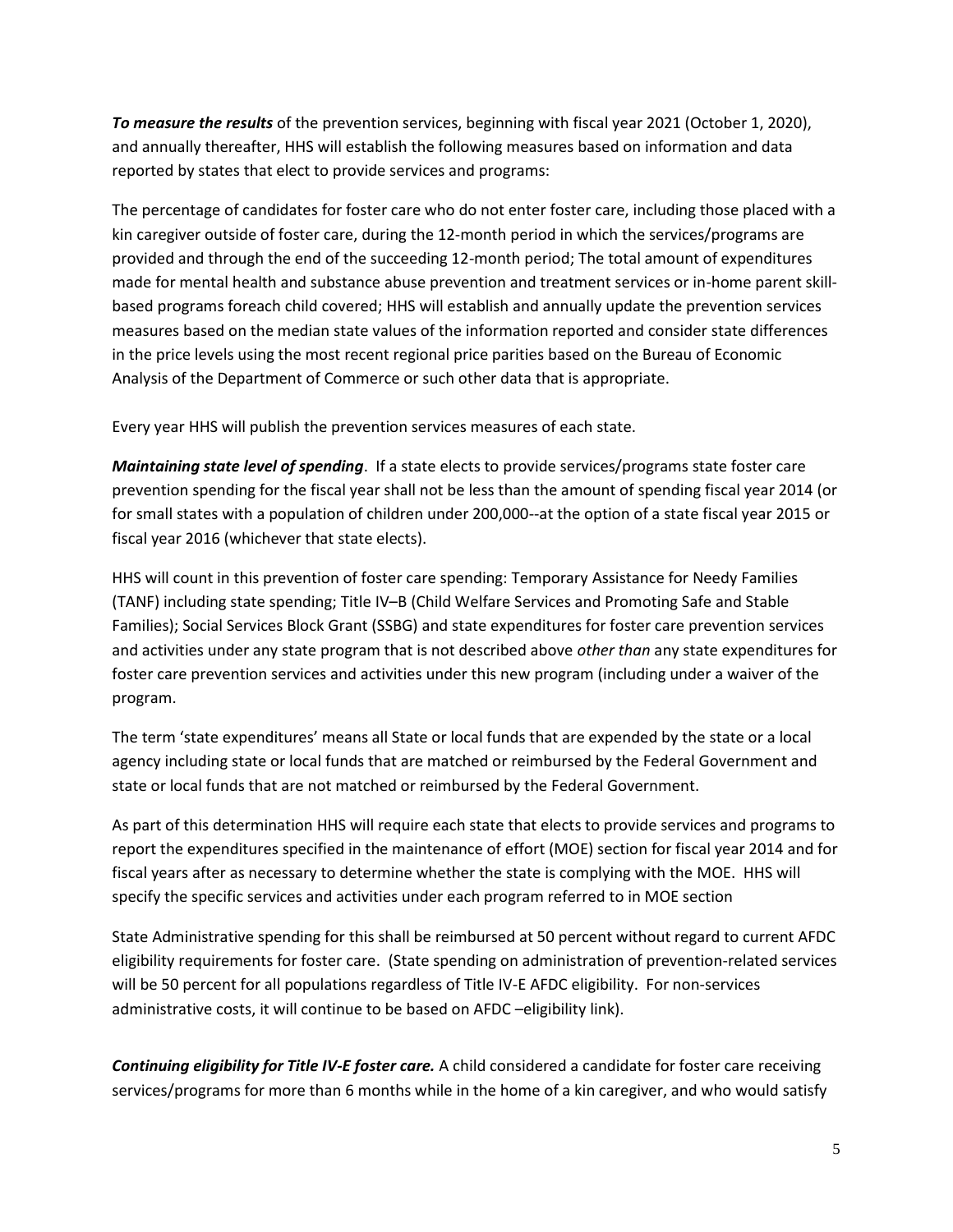the AFDC eligibility requirement (link to AFDC eligibility) under foster care, can still meet the eligibility standard despite being out of the "home of removal" for more than the current 6 months normally required.

*Starting time and funding level.* Beginning on October 1 2019 (FY 2020), and before October 1, 2026 (FY 2026), an amount equal to 50 percent (50 percent match) of the total amount spent on these services programs in accordance with promising, supported, or well-supported practices that meet the criteria specified under this program will be eligible for federal funding.

On October 1, 2026 (FY 2027), states will be reimbursed at an amount equal to the Federal Medical Assistance Percentage (FMAP-Medicaid matching rate) in the case of a state other than the District of Columbia, or 70 percent, in the case of the District of Columbia.

With respect to the payments to tribes made under a cooperative agreement or contract entered into by the state and an Indian tribe, tribal organization, or tribal consortium an amount equal to the Federal Medical Assistance Percentage (FMAP-Medicaid matching rate) that would apply under the tribal FMAP if the Indian tribe, tribal organization, or tribal consortium made the payments under a program operated under that section, unless the tribal FMAP is less than the Federal medical assistance percentage that applies to the state

*Limitations on funding.* Starting on October 1, 2019 (FY 2020), not less than 50 percent of the total amount spent by a state for a fiscal year shall be for services/programs that are provided in accordance with *well-supported practices*; plus, a fifty percent reimbursement for administrative costs.

*HHS technical assistance by HHS and information. HHS* will provide to states and Indian tribes, tribal organizations, and tribal consortia, technical assistance on the provision of services and programs covered and shall disseminate best practices in the provision of the services and programs, including how to plan and implement a well-designed and rigorous evaluation of a promising, supported, or wellsupported practice.

HHS shall, directly or through grants, contracts, or interagency agreements, evaluate research on the practices and programs that meet the requirements and include culturally specific, or location- or population-based adaptations of the practices, identify and establish a public clearing house of the practices that satisfy each category described by such clauses. The clearinghouse must include information on the specific outcomes associated with each practice, including whether the practice has been shown to prevent child abuse and neglect and reduce the likelihood of foster care placement by supporting birth families and kinship families and improving targeted supports for pregnant and parenting youth and their children

HHS directly or through grants, contracts, or interagency agreements, may collect data and conduct evaluations for purposes of assessing the extent to which the services and programs reduce the likelihood of foster care placement; increases use of kinship care arrangements; or improves child wellbeing. HHS will also submit to the Senate Finance Committee and the House Ways and Means periodic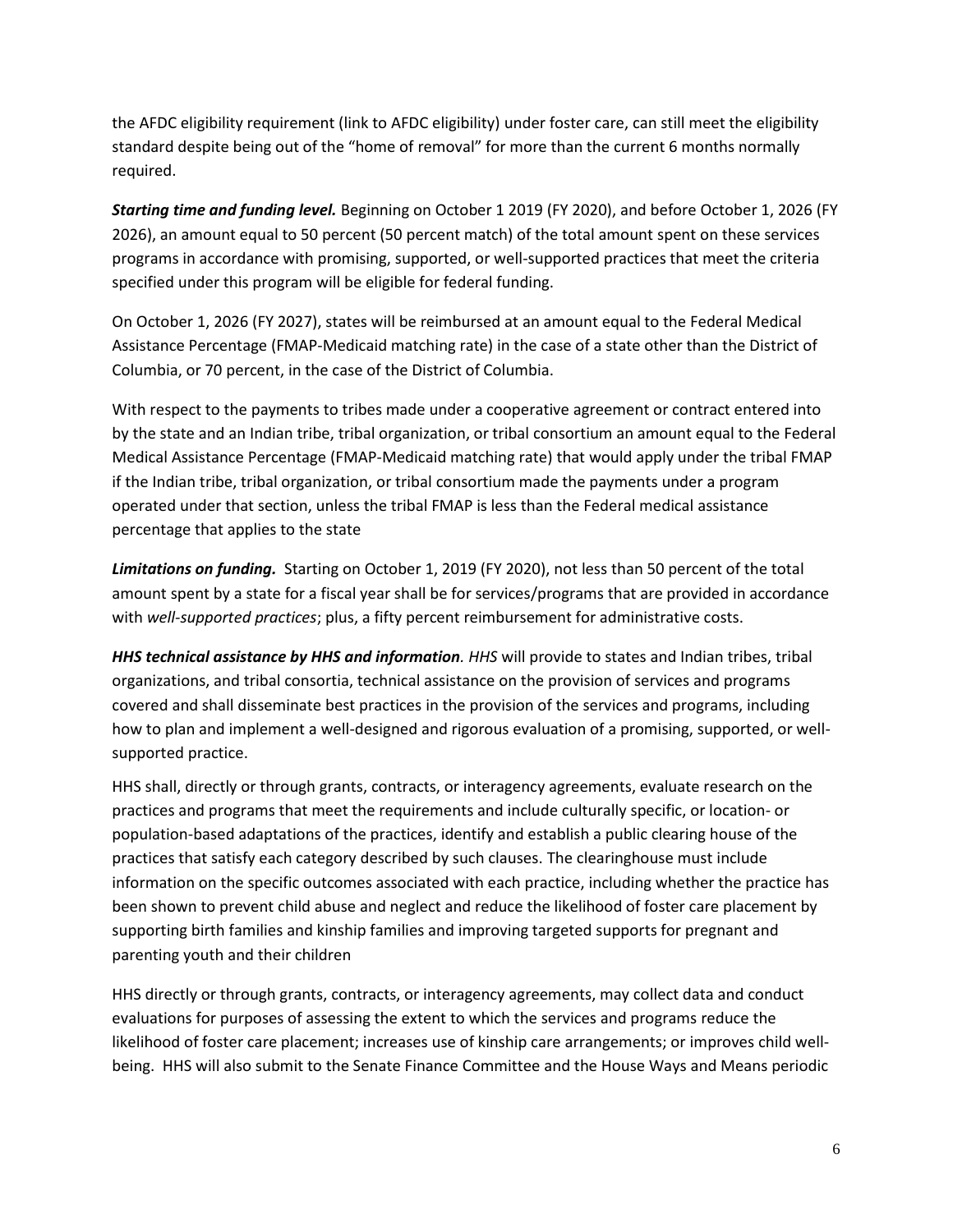reports based on the provision of services and programs described in this program. HHS shall make the reports to Congress publicly available.

HHS has \$1,000,000 for fiscal year 2018 and each fiscal year after to carry out this section on data and evaluation.

*For a tribe, organization, or consortium* that elects to provide services/programs to children and their parents or kin caregivers under the plan, HHS shall specify the requirements applicable to the provision of the services and programs. The requirements shall, to the greatest extent practicable, be consistent with the requirements applicable to states and shall permit the provision of the services/programs in the form of services/programs that are adapted to the culture and context of the tribal communities.

HHS shall establish specific performance measures for each tribe, organization, or consortium that provides services/programs. The performance measures shall, to the greatest extent practicable, be consistent with the prevention services measures required for states and shall allow for consideration of factors unique to tribes, organizations, or consortia.

## **LIMITATION ON FEDERAL FINANCIAL PARTICIPATION (TITLE IV-E Foster Care) FOR PLACEMENTS THAT ARE NOT IN FOSTER FAMILY HOMES**

**IN GENERAL** Beginning with the third week for which foster care maintenance payments are made under Title IV-E foster care, a child placed in a child-care institution, no federal payment shall be made unless the child is placed in a child-care institution that meets the requirements and standards consistent with section and in the case of a child placed in a qualified residential treatment program (QRTP) as defined. *OF NOTE, MANY OF THE NEW RESTRICTIONS REGARDING INSITUTIONAL CARE "GROUP HOMES" LIKELY IMPACT YOUTH IN FOSTER CARE)*

The settings defined here include a *qualified residential treatment* program (QRTP), A setting specializing in providing prenatal, post-partum, or parenting supports for youth, in the case of a child who has attained 18 years of age, a supervised setting in which the child is living independently and a setting providing high-quality residential care and supportive services to children and youth who have been found to be, or are at risk of becoming, sex trafficking victims in accordance with the definitions and requirements of the 2014 Preventing Sex Trafficking and Strengthening Families Act.

*Assessments of children and youth*. In the case of a child who is placed in a qualified residential treatment program (QRTP), if the assessment is not completed within 30 days after the placement, Federal payment shall not be made to the state for foster care maintenance payments.

If the assessment determines the placement of a child in a QRTP is not appropriate, a court disapproves such a placement under section or a child who has been in an approved placement in a QRTP is going to return home or be placed with a fit and willing relative, a legal guardian, or an adoptive parent, or in a foster family home, federal payments shall be made to the state for amounts expended for foster care maintenance payments while the child remains in the QRTP only during the period necessary for the child to transition home or to such a placement.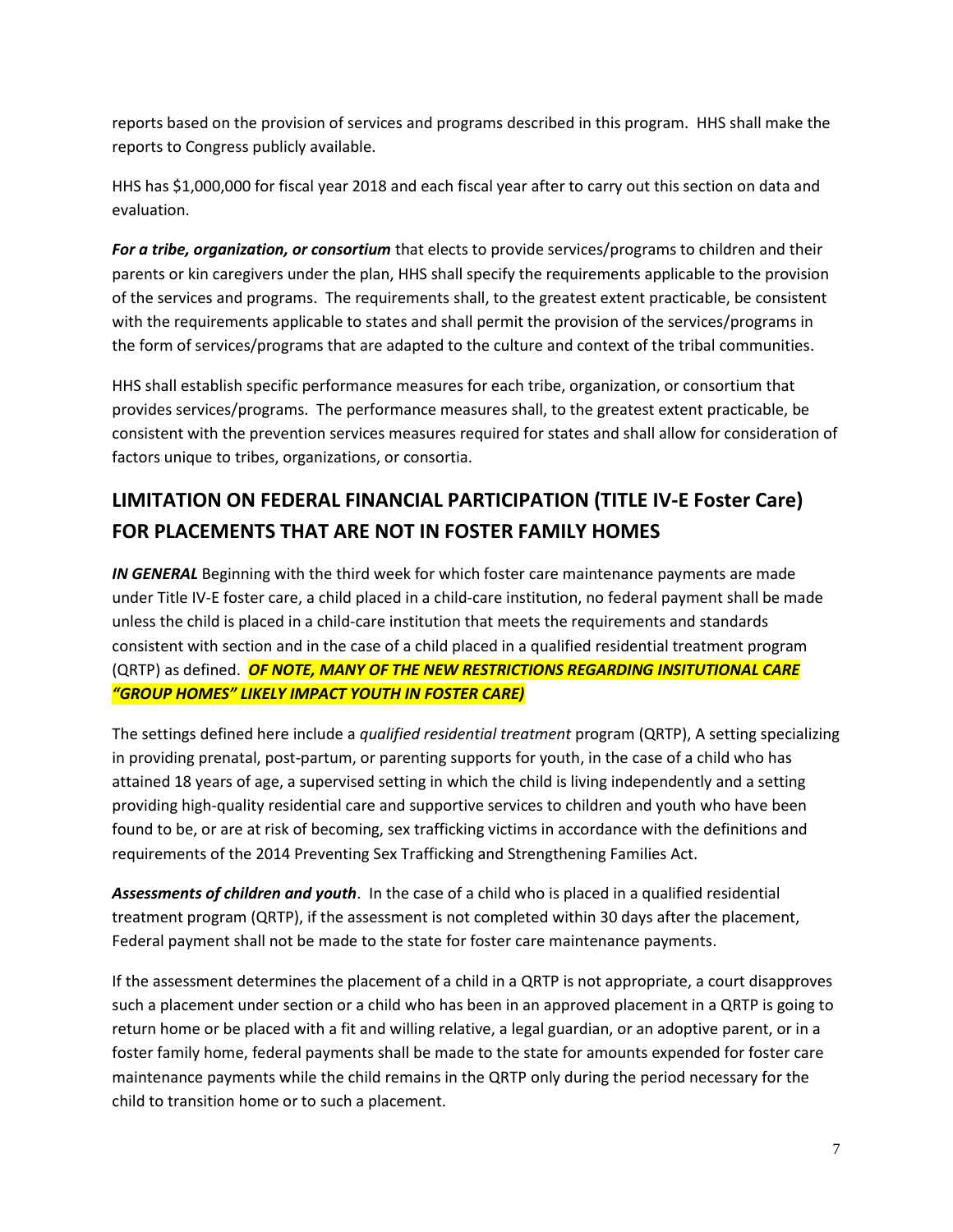In no event will a state receive federal payments for foster care maintenance payments on behalf of a child who remains placed in a QRTP after the end of the 30-day period that begins on the date a determination is made that the placement is no longer the recommended or approved. Administrative costs are still available for this child beyond the 30 period.

The term 'qualified residential treatment program' means a program that has a trauma-informed treatment model designed to address the needs, including clinical needs as appropriate, of children with serious emotional or behavioral disorders or disturbances and, with respect to a child, can implement the treatment identified for the child by the assessment of the child required. In addition, has registered or licensed nursing staff and other licensed clinical staff who provide care within the scope of their practice as defined by state law, are on-site according to the treatment trauma informed model outlined here; and are available 24 hours a day and 7 days a week. The requirements do not require a QRTP to acquire nursing and behavioral health staff solely through means of a direct employer to employee relationship.

In addition, the program to extent appropriate, and in accordance with the child's best interests, facilitates participation of family members in the child's treatment program; facilitates outreach to the family members of the child, including siblings, documents how the outreach is made (including contact information), and maintains contact information for any known biological family and fictive kin of the child; documents how family members are integrated into the treatment process for the child, including post-discharge, and how sibling connections are maintained; provides discharge planning and familybased aftercare support for at least 6 months post-discharge; and is licensed in accordance with this law.

In addition, the QRTP must be accredited by any of the following independent, not-for-profit organizations: The Commission on Accreditation of Rehabilitation Facilities (CARF), the Joint Commission on Accreditation of Healthcare Organizations (JCAHO), the Council on Accreditation (COA), and any other independent, not-for- profit accrediting organization approved by HHS

The prohibition on federal payments does not prohibit federal payments for administrative expenditures incurred on behalf of a child placed in a child-care institution and for which payment is available.

*Foster family home* means the home of an individual or family that is licensed/approved by the state that meets the standards established for the licensing or approval; and in which a child in foster care has been placed in the care of an individual, who resides with the child and who has been licensed or approved by the state to be a foster parent. The home has been deemed capable of adhering to the reasonable and prudent parent standard; provides 24-hour substitute care for children placed away from their parents or other caretakers; and that provides the care for not more than six children in foster care.

The number of foster children that may be cared for in a home may exceed the numerical limitation at state option to allow a parenting youth in foster care to remain with the child of the parenting youth; to allow siblings to remain together; to allow a child with an established meaningful relationship with the family to remain with the family; or to allow a family with special training or skills to provide care to a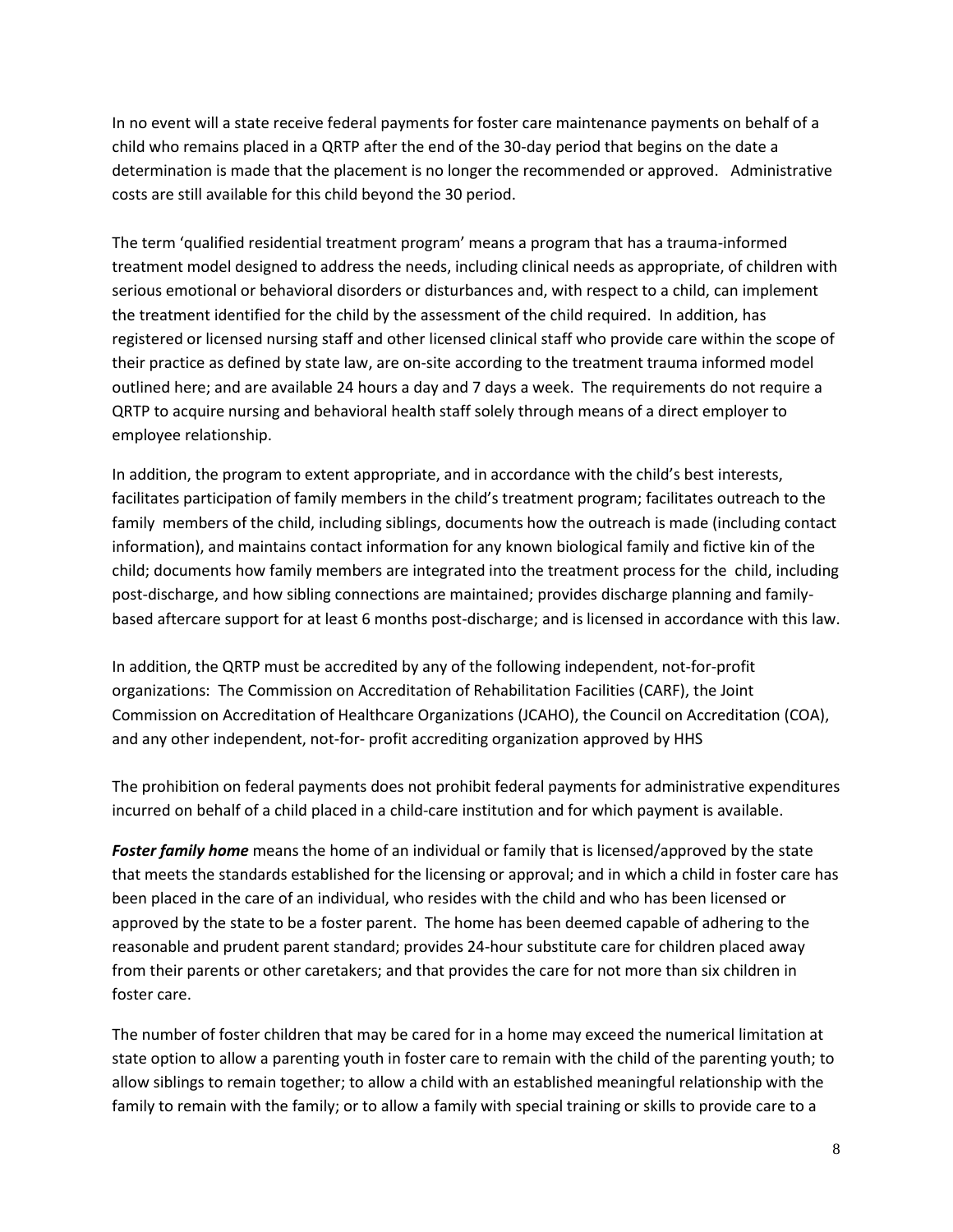child who has a severe disability. This definition does not prohibit a foster parent from renting the home in which the parent cares for a foster child placed in the parent's care.

The term *child-care institution* means a private child-care institution, or a public child-care institution which accommodates no more than children, which is licensed by the state in which it is situated or has been approved by the agency of the state responsible for licensing or approval of institutions of this type as meeting the standards established for the licensing. In the case of a child who has attained 18 years of age, the term shall include a supervised setting in which the individual is living independently, in accordance with such conditions HHS shall establish in regulations.

The term continues to exclude detention facilities, forestry camps, training schools, or any other facility operated primarily for the detention of children who are determined to be delinquent.

*Assessment of children in QRTPs*. For a child placed in a QRTP the following requirements apply for purposes of approving the case plan for the child and the case system review procedure for the child:

Within 30 days of the start of placement a qualified individual shall: assess the strengths and needs of the child using an age-appropriate, evidence-based, validated, functional assessment tool approved by HHS; determine whether the needs of the child can be met with family members or through placement in a foster family home or, if not, which setting would provide the most effective and appropriate level of care in the least restrictive environment and be consistent with the short- and long-term goals for the child, as specified in the permanency plan for the child; and develop a list of child-specific short and long-term mental and behavioral health goals.

The state shall assemble a family and permanency team for the child in accordance with the requirements listed here. The qualified individual conducting the assessment required shall work in conjunction with the family and permanency team for, the child while conducting and making the assessment.

The family and permanency team shall consist of all appropriate biological family members, relative, and fictive kin of the child, as well as, as appropriate, professionals who are a resource to the family of the child, such as teachers, medical or mental health providers who have treated the child, or clergy. In the case of a child who is 14 or older, the family and permanency team shall include the members the child selected in accordance with this section.

The State shall document in the child's case plan: the reasonable and good faith effort to identify and include all the individuals described here; all contact information for members of the team, as well as contact information for other family members and fictive kin who are not part of the family and permanency team; evidence that meetings of the team, including meetings relating to the assessment required are held at a time and place convenient for family; if reunification is the goal, evidence demonstrating that the parent provided input on the members of the family and permanency team; evidence the assessment required is determined in conjunction with the team; the placement preferences of the team relative to the assessment recognizes children should be placed with their siblings unless there is a finding by the court that such placement is contrary to their best interest; and if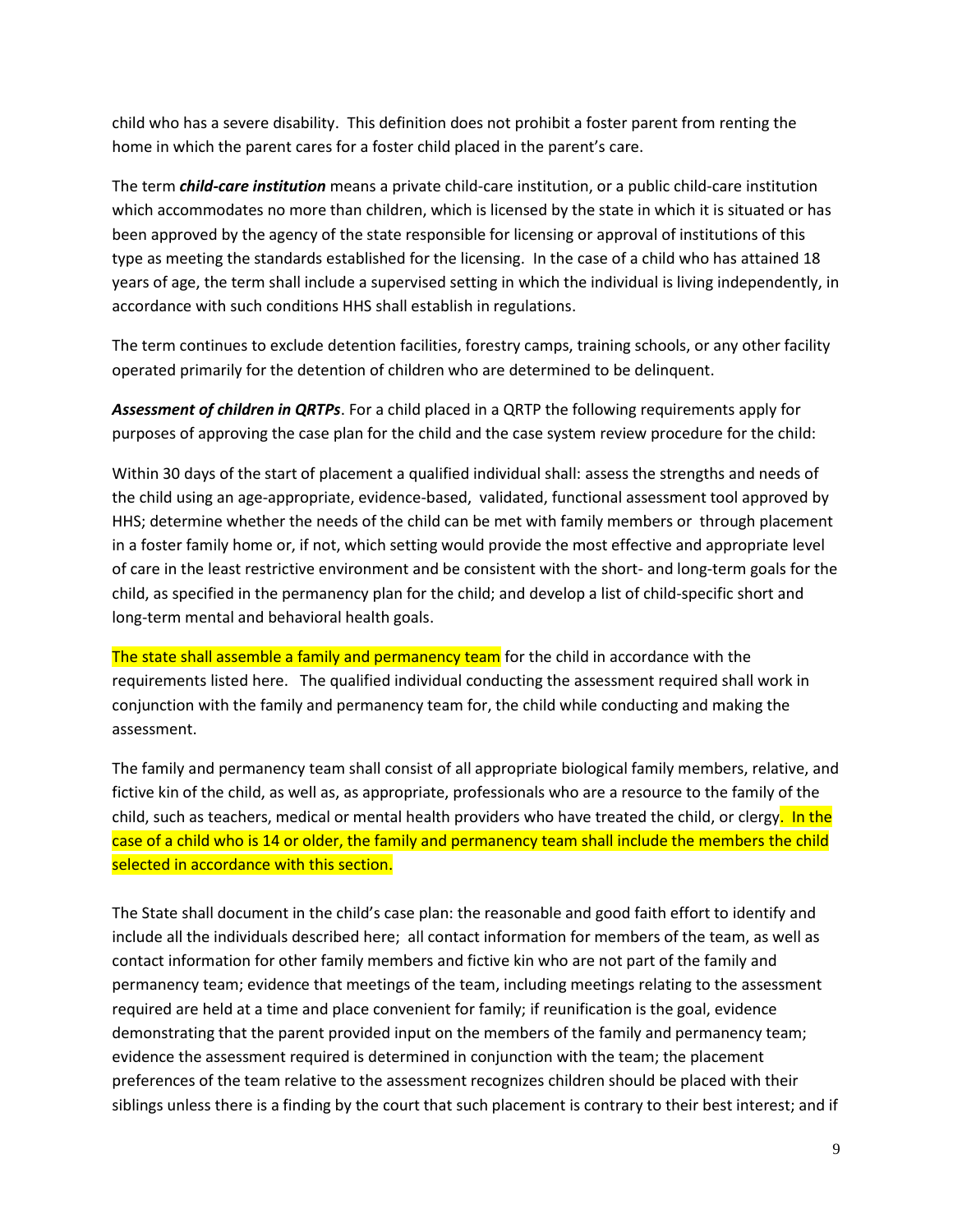the placement preferences of the team and child are not the placement setting recommended by the qualified individual conducting the assessment under this section, the reasons why the preferences of the team and of the child were not recommended.

In the case of a child who the qualified individual conducting the assessment determines should not be placed in a foster family home, the qualified individual shall specify in writing the reasons why the needs of the child cannot be met by the family of the child or in a foster family home.

A shortage or lack of foster family homes shall not be an acceptable reason for determining that the needs of the child cannot be met in a foster family home. The qualified individual also shall specify in writing why the recommended placement in a QRTP is the setting that will provide the child with the most effective and appropriate level of care in the least restrictive environment and how that placement is consistent with the short- and long-term goals for the child, as specified in the permanency plan for the child.

The term *qualified individual* means a trained professional or licensed clinician who is not an employee of the state child welfare agency and who is not connected to, or affiliated with, any placement setting in which children are placed by the State.

HHS may approve a state request to waive any requirement in this section upon a submission by the state, in accordance with criteria established by HHS that certifies that the trained professionals or licensed clinicians with responsibility for performing the assessments described shall maintain objectivity with respect to determining the most effective and appropriate placement for a child.

*Within 60 days of a placement* in a QRTP, a family or juvenile court or another court (including a tribal court) of competent jurisdiction, or an administrative body appointed or approved by the court, independently, shall consider the assessment, determination, and documentation made by the qualified individual conducting the assessment and determine whether the needs of the child can be met through placement in a foster family home or, if not, whether placement of the child in a QRTP provides the most effective and appropriate level of care for the child in the least restrictive environment and whether that placement is consistent with the short- and long-term goals for the child and approve or disapprove the placement.

The written documentation and the determination and approval or disapproval of the placement in a QRTP by a court or administrative body under this section shall be included in the case plan for the child. As long as a child remains in a QRTP, the state child welfare agency shall submit evidence at each status review and each permanency hearing held with respect to the child:

 demonstrating that ongoing assessment of the strengths and needs of the child continues to support the determination that the needs of the child cannot be met through placement in a foster family home, that the placement in a QRTP provides the most effective and appropriate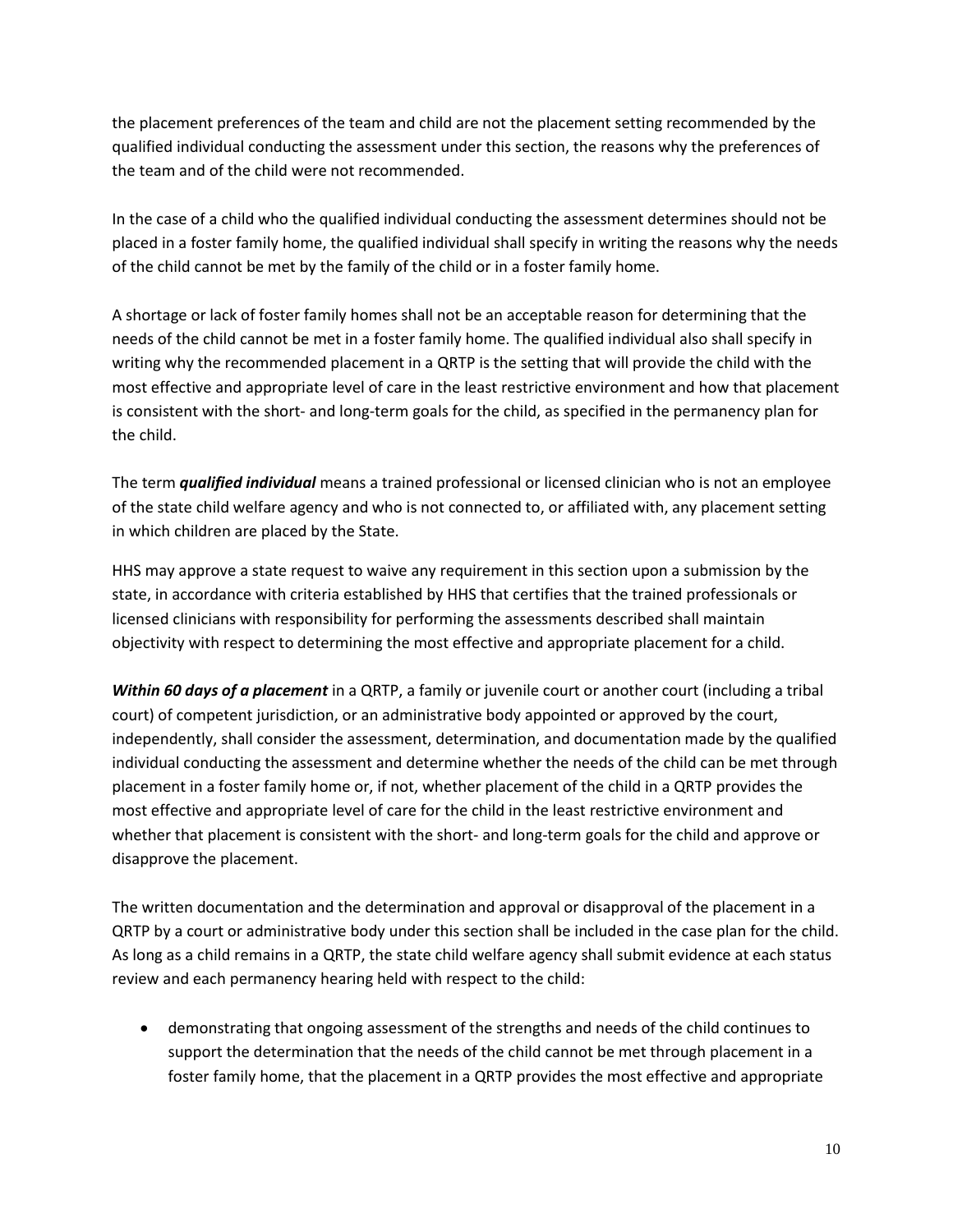level of care for the child in the least restrictive environment, and that the placement is consistent with the short- and long-term goals for the child, as specified in the permanency plan;

- documenting the specific treatment or service needs that will be met for the child in the placement and the length of time the child is expected to need the treatment or services; and
- documenting the efforts made by the state agency to prepare the child to return home or to be placed with a fit and willing relative, a legal guardian, or an adoptive parent, or in a foster family home.

In the case of any child who is placed in a QRTP for more than 12 consecutive months or 18 nonconsecutive months (or, in the case of a child who has not attained age 13, for more than 6 consecutive or non-consecutive months), the state agency shall submit to HHS: the most recent versions of the evidence and documentation specified here; and the signed approval of the head of the child welfare state agency for the continued placement of the child in that setting.

The *state plan requirements* are amended to include the requirement that by inserting, '(vii) the procedures and protocols the state has established to ensure that children in foster care placements are not inappropriately diagnosed with mental illness, other emotional or behavioral disorders, medically fragile conditions, or developmental disabilities, and placed in settings that are not foster family homes as a result of the inappropriate diagnoses."

The state plan is also amended with, "(37) includes a certification that, in response to the limitation imposed with respect to foster care maintenance payments made on behalf of any child who is placed in a setting that is not a foster family home, the state will not enact or advance policies or practices that would result in a significant increase in the population of youth in the state's juvenile justice system.''

The *Court Improvement Program* is amended by inserting ''shall provide for the training of judges, attorneys, and other legal personnel in child welfare cases on Federal child welfare policies and payment limitations with respect to children in foster care who are placed in settings that are not a foster family home,''

HHS shall conduct an evaluation of the procedures and protocols established by states in accordance with the requirements. The evaluation shall analyze the extent to which states comply with and enforce the procedures and protocols and the effectiveness of various state procedures and protocols and shall identify best practices. Not later than January 1, 2020, HHS shall submit a report on the results of the evaluation to Congress.

Government Accountability Office (GAO) shall evaluate the impact, on state juvenile justice systems of the limitation imposed under the restrictions on foster care maintenance payments made on behalf of any child who is placed in a setting that is not a foster family home. GAO shall evaluate the extent to which children in foster care who also are subject to the juvenile justice system of the state are placed in a facility under the jurisdiction of the juvenile justice system and whether the lack of available congregate care placements under the jurisdiction of the child welfare systems is a contributing factor to that result. By December 31, 2025, the GAO shall submit to Congress a report on the results.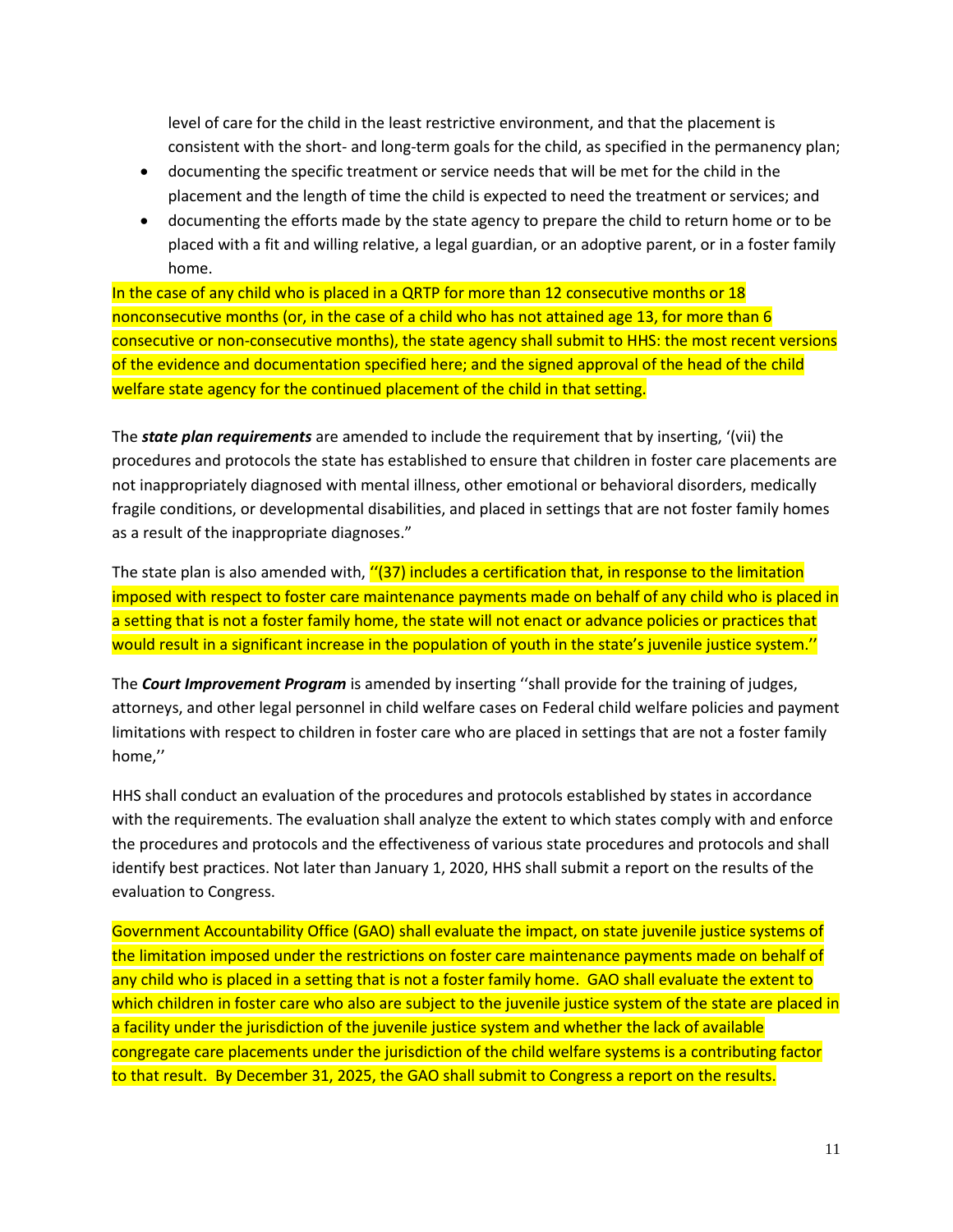AFCARS requirements are amended by inserting the following:

- with respect to each placement
	- $\circ$  the type of the placement setting, including whether the placement is shelter care, a group home and if so, the range of the child population in the home, a residential treatment facility, a hospital or institution providing medical, rehabilitative, or psychiatric care, a setting specializing in providing prenatal, post-partum, or parenting supports, or some other kind of child-care institution and if so, what kind
	- $\circ$  the number of children in the placement setting and the age, race, ethnicity, and gender of each of the children;
	- $\circ$  for each child in the placement setting, the length of the placement of the child in the setting, whether the placement of the child in the setting is the first placement of the child and if not, the number and type of previous placements of the child, and whether the child has special needs, or another diagnosed mental or physical illness or condition
	- $\circ$  the extent of any specialized education, treatment, counseling, or other services provided in the setting; and
	- $\circ$  separately, the number and ages of children in the placements who have a permanency plan of another planned permanent living arrangement

The state plan is also amended by adding

''(D) provides procedures for any child care institution, including a group home, residential treatment center, shelter, or other congregate care setting, to conduct criminal records checks, including fingerprint-based checks of national crime information databases and checks described in subparagraph of this paragraph, on any adult working in a child-care institution, including a group home, residential treatment center, shelter, or other congregate care setting, unless the state reports to HHS the alternative criminal records checks and child abuse registry checks the state conducts on any adult working in a child-care institution, including a group home, residential treatment center, shelter, or other congregate care setting, and why the checks specified in this subparagraph are not appropriate for the State;''.

The *effective date of this section* with the limitations on placements not in a family foster home, definitions of foster family home and child care institution, assurance on nonimpact on Juvenile Justice, and assessment and documentation shall take effect on October 1, 2019 (FY 2020) but a state may request a delay in the effective date, HHS shall delay the effective date provided for the amount of time requested by the State, not to exceed 2 years. If a state asks for a delay the effective date is delayed the prevention services in the same timeframe.

The criminal records check provisions shall take effect on October 1, 2018

For *states with Title IV-E waivers* in effect on the date of enactment of this Act, the amendments made by this part shall not apply with respect to the state before the expiration (determined without regard to any extensions) of the waiver to the extent the amendments are inconsistent with the terms of the waiver.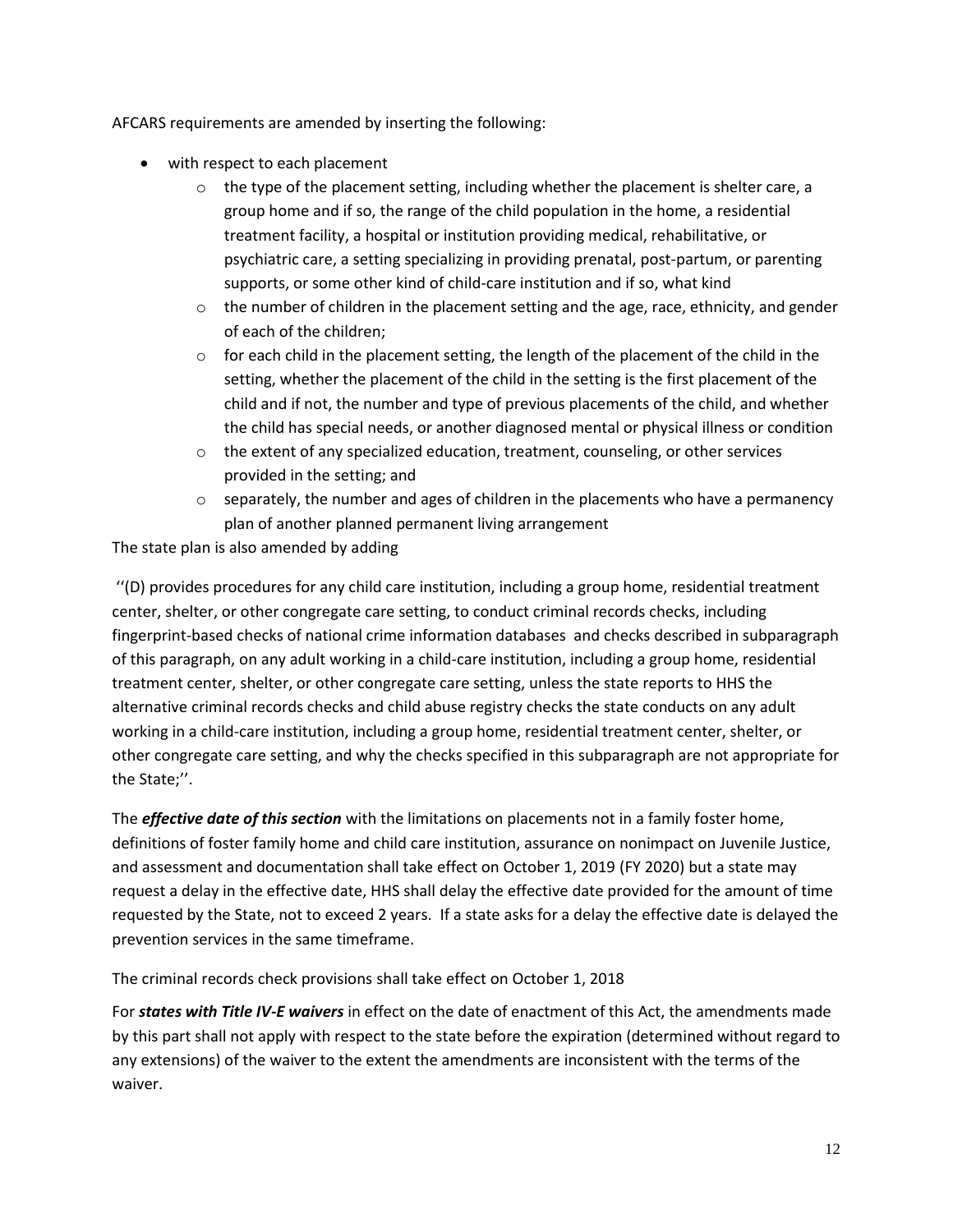To support and retain foster families so they can provide quality family- based settings for children in foster care, HHS has, for fiscal year 2018, \$8,000,000 to make competitive grants to states, Indian tribes, or tribal consortia to support the recruitment and retention of high-quality foster families to increase their capacity to place more children in family settings, focused on states, Indian tribes, or tribal consortia with the highest percentage of children in non-family settings. The amount appropriated will remain available through fiscal year 2022.

#### **ADDITIONAL IMPROVEMENTS UNDER IV-E and IV-B**

*Family based treatment*. A child eligible for foster care maintenance payments under this section (Title IV-E) or who would be eligible for the payments if the eligibility were determined without regard to paragraphs Title IV-E eligibility (the link to AFDC), shall be eligible for the payments for a period of not more than 12 months during which the child is placed with a parent who is in a licensed residential family- based treatment facility for substance abuse, but only if:

- the recommendation for the placement is specified in the child's case plan;
- the treatment facility provides, as part of the treatment for substance abuse, parenting skills training, parent education, and individual and family counseling; and
- the substance abuse treatment, parenting skills training, parent education, and individual and family counseling is provided under an organizational structure and treatment framework that involves understanding, recognizing, and responding to the effects of all types of trauma and in accordance with recognized principles of a trauma-informed approach and trauma-specific interventions to address the consequences of trauma and facilitate healing.
- With respect to children for whom foster care maintenance payments are made under section, only the children who are identified as a candidate for foster care shall be children with respect to whom foster care maintenance payments are made under this section

*Kinship navigator programs*. A 50 percent match is available to states for kinship navigator programs that HHS determines are operated in accordance with promising, supported, or well-supported practices that meet the applicable criteria specified for the practices

The fifteen-month *restriction on reunification services* funding under Promoting Safe and Stable Families is modified to start on the date that the child returns home for reunification rather than when the child enters foster care.

#### **REDUCING BUREAUCRACY AND UNNECESSARY DELAYS WHEN PLACING CHILDREN IN HOMES ACROSS STATE LINES**

The *National Electronic Interstate Compact Enterprise (NEICE)* is expanded and a state plan shall provide that the state has in effect procedures providing for the use of an electronic interstate case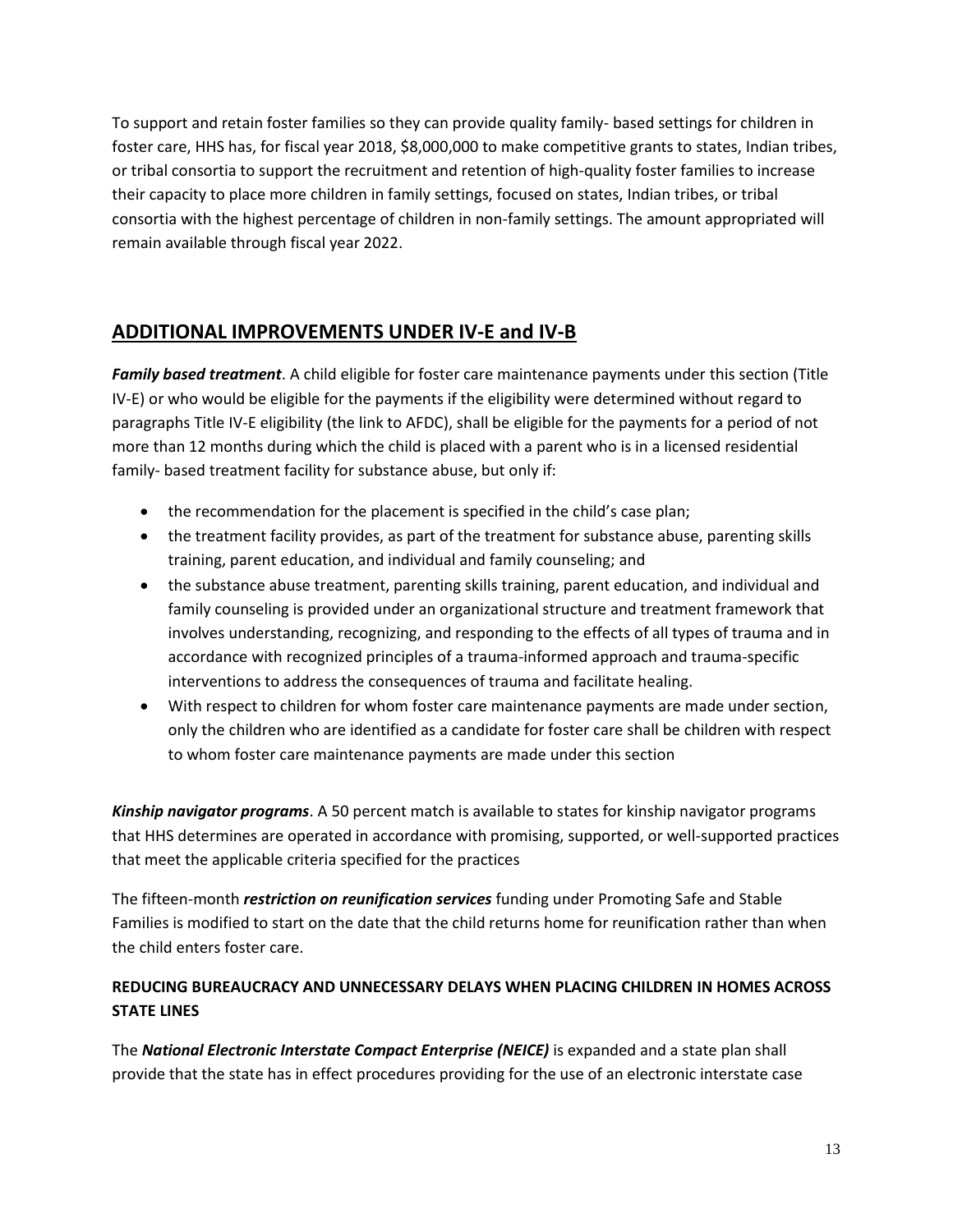processing system but shall not apply to an Indian tribe, tribal organization, or tribal consortium that elects to operate a program under this part.

The purpose of this subsection is to facilitate the development of an electronic interstate caseprocessing system for the exchange of data and documents to expedite the placements of children in foster, guardianship, or adoptive homes across state lines.

A State that seeks funding under this subsection shall submit to HHS a description of the goals and outcomes to be achieved, which goals and outcomes must result in: reducing the time it takes for a child to be provided with a safe and appropriate permanent living arrangement across State lines; improving administrative processes and reducing costs in the foster care system; and the secure exchange of relevant case files and other necessary materials in real time, and timely communications and placement decisions regarding interstate placements of children; a description of the activities to be funded in whole or in part with the funds, including the sequencing of the activities; a description of the strategies for integrating programs and services for children who are placed across state lines; and other information HHS may require.

HHS can provide funds to a state and shall prioritize states that are not yet connected with the NEICE system and state that receive funds shall use the funding to support connecting with, or enhancing or expediting services provided under, the electronic interstate case-processing system referred to in paragraph

Not later than 1 year after the final year in which funds are awarded, the HHS shall submit to the Congress, and make available to the public by posting on a website, a report that contains the following information:

- How using the electronic interstate case-processing system developed pursuant to this section has changed the time it takes for children to be placed across state lines
- The number of cases subject to the Interstate Compact on the Placement of Children that were processed through the electronic interstate case-processing system, and
- the number of interstate child placement cases that were processed outside the electronic interstate case-processing system, by each State in each year
- The progress made by states in implementing the electronic interstate case-processing system
- How using the electronic interstate case-processing system has affected various metrics related to child safety and well-being, including the time it takes for children to be placed across State lines
- How using the electronic interstate case-processing system has affected administrative costs and caseworker time spent on placing children across state lines

HHS in consultation with the Secretariat for the Interstate Compact on the Placement of Children(ICPC) and the states, shall assess how the electronic interstate case-processing system developed could be used to better serve and protect children that come to the attention of the child welfare system, by: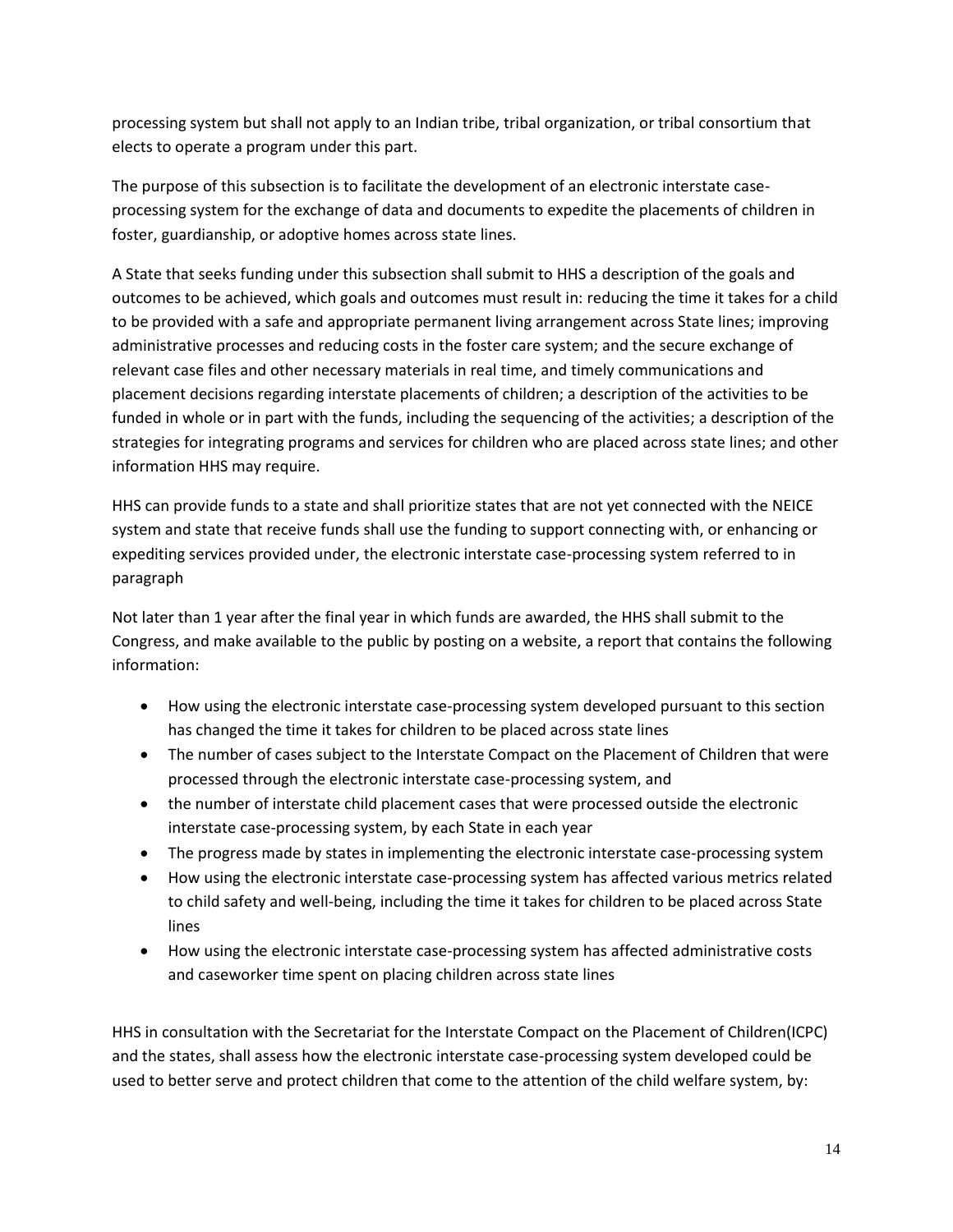- connecting the system with other data systems (such as systems operated by state law enforcement and judicial agencies, systems operated by the Federal Bureau of Investigation for the purposes of the Innocence Lost National Initiative, and other systems)
- simplifying and improving reporting regarding children or youth who have been identified as being a sex trafficking victim or children missing from foster care

 improving the ability of states to quickly comply with background check requirements HHS shall reserve \$5,000,000 of available for fiscal year 2018 for Promoting Safe and Stable Families, Title IV-B, part 2, discretionary funds to carry out this implementation.

The *Regional Partnership Grants (RPGs)* are modified. The state child welfare agency and state agency for the substance abuse prevention and treatment block grant provided under the Public Health Service Act are mandatory partners for these grants. If the grant is to address serving children in out of home care, the Juvenile or Office of the Court that is most appropriate in that State.

If an Indian tribe or tribal consortium enters into a regional partnership for purposes of this subsection, the Indian tribe or tribal consortium: may (but is not required to) include the state child welfare agency as a partner in the collaborative agreement; may not enter into a collaborative agreement only with tribal child welfare agencies (or a consortium of the agencies); and if the tribal grant includes children in out of home care it may include the appropriate tribal court.

Funding for RPGs is extended to 2021' and minimum grants available reduced to \$250,000 up to \$1 million. Semiannual reports not later than September 30 of each fiscal year and every six months after that shall be submitted to HHS.

*Kinship licensing*. Not later than October 1, 2018, HHS shall identify reputable model licensing standards with respect to the licensing of foster family homes. Not later than April 1, 18 2019, the state shall submit to HHS: whether the state licensing standards are in accord with model standards identified by HHS and if not, the reason for the specific deviation and a description as to why having a standard that is reasonably in accord with the corresponding national model standards is not appropriate for the state.

In addition, states will indicate whether the state has elected to waive standards established for relative foster family homes pursuant to waiver authority; a description of which standards the state most commonly waives, if the state has not elected to waive the standards, the reason for not waiving these standards; if the state has elected to waive standards specified, how caseworkers are trained to use the waiver authority and whether the state has developed a process or provided tools to assist caseworkers in waiving nonsafety standards per the authority provided to quickly place children with relatives; and a description of the steps the State is taking to improve caseworker training or the process, if any

The *state plan requirements regarding child fatalities* are amended with requirement "(19) document steps taken to track and prevent child maltreatment deaths by including: a description of the steps the state is taking to compile complete and accurate information on the deaths required by Federal law to be reported by the state agency including gathering relevant information on the deaths from the relevant organizations in the state including entities such as the vital statistics department, child death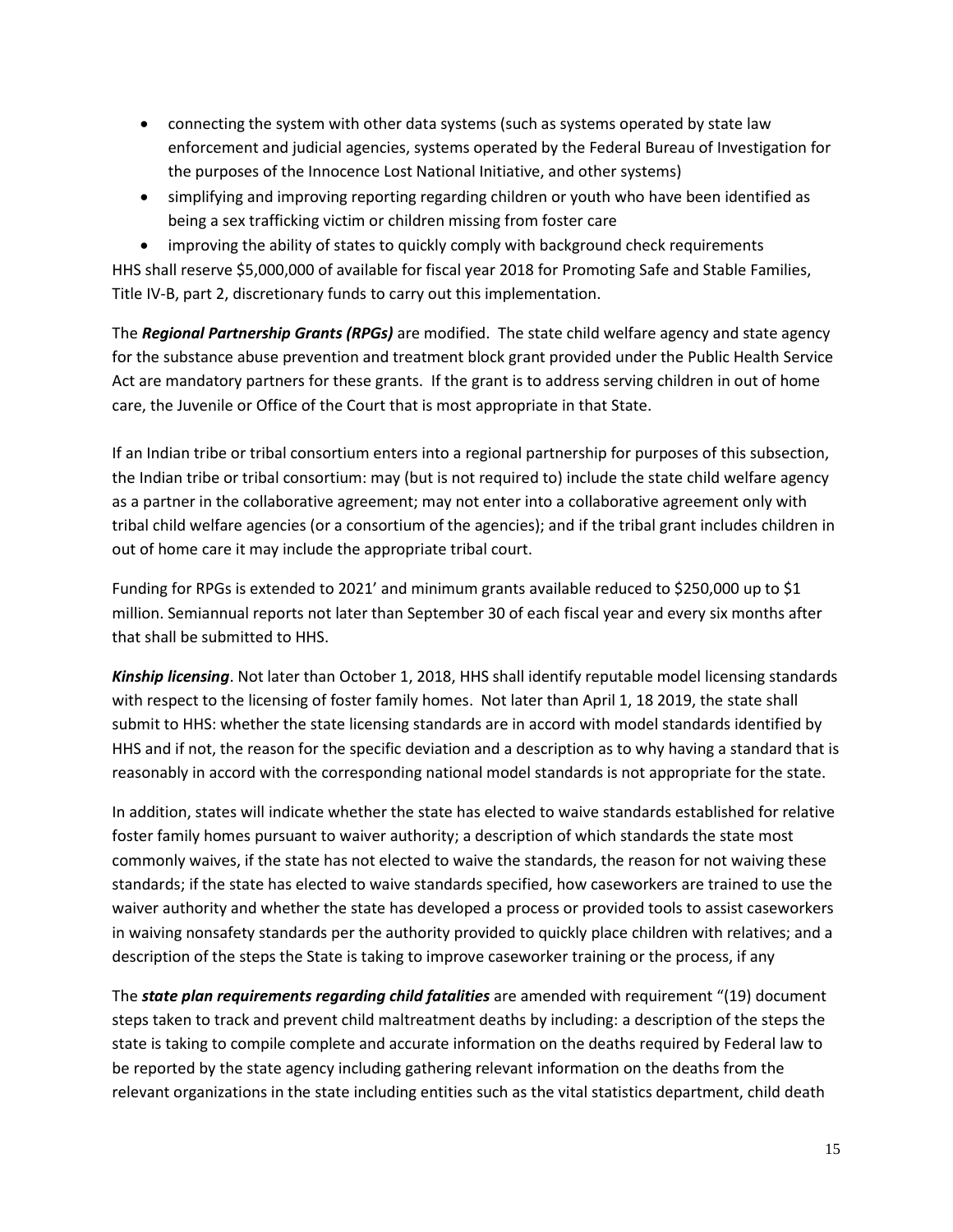review teams, law enforcement agencies, offices of medical examiners, or coroners; and a description of the steps the state is taking to develop and implement a comprehensive, statewide plan to prevent the fatalities that involves and engages relevant public and private agency partners, including those in public health, law enforcement, and the courts.

*Extension of Title IV-B programs* Child Welfare services (Title IV-B part 1) is extended from 2016 to 2021, funding for the Promoting Safe and Stable Families is extended to 2021. Funding is also extended for discretionary grants, the Court Improvement Program (CIP), the Regional Partnership Grants (RPGs), and funding for monthly caseworker visits by striking to 2021.

*Changes and improvements in the John H. Chafee program* include allowing states to increase eligibility from 21 to age 23 if a state extends foster care eligibility from 18 to age 21. The program is re-named by striking ''INDEPENDENCE PROGRAM'' and inserting ''PROGRAM FOR SUCCESSFUL TRANSITION TO ADULTHOOD''

To the extent that amounts paid to states under the CHAFEE program remain unspent at the end of the succeeding fiscal year, HHS may make the amounts available for redistribution in the second succeeding fiscal year among the states that apply for additional funds under this section. HHS shall redistribute the amounts made available for a fiscal year among eligible applicant states. Eligible applicant state means a state that has applied for additional funds for the fiscal year if HHS determines that the State will use the funds for the purpose intended under this section. The amount to be redistributed to each eligible state shall be based on the amount multiplied by the state foster care ratio. Any amount made available to a state shall be regarded as part of the allotment of the state for the fiscal year in which the redistribution is made.

The *education and training vouchers* are amended by increasing the age of eligibility from 23 to 26 but in no event may a youth participate in the program for more than 5 years (whether consecutive)

Not later than October 1, 2019, HHS shall submit to the House Ways and Means Committee and the Senate Finance Committee a report on *the National Youth in Transition Database* and any other databases in which states report outcome measures relating to children in foster care and children who have aged out of foster care or left foster care for kinship guardianship or adoption.

The report shall include: a description of the reasons for entry into foster care and of the foster care experiences, such as length of stay, number of placement settings, case goal, and discharge reason of 17-year-olds who are surveyed by the National Youth in Transition Database and an analysis of the comparison of that description with the reasons for entry and foster care experiences of children of other ages who exit from foster care before attaining age 17; a description of the characteristics of the individuals who report poor outcomes at ages 19 and 21 to the National Youth in Transition Database.

Also required are benchmarks for determining what constitutes a poor outcome for youth who remain in or have exited from foster care and plans the executive branch will take to incorporate these benchmarks in efforts to evaluate child welfare agency performance in providing services to children transitioning from foster care; an analysis of the association between types of placement, number of